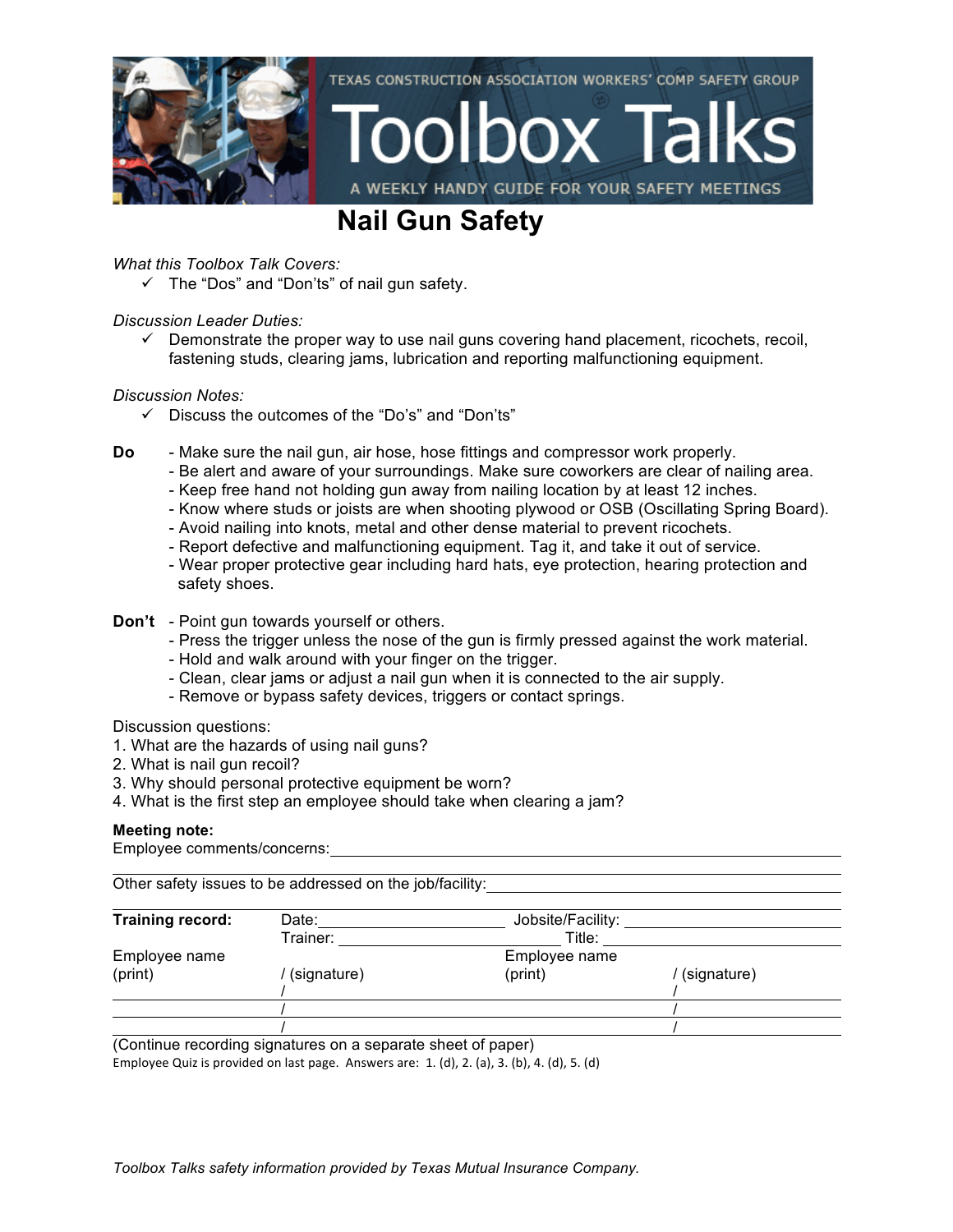

# **Nail Gun Safety**

## **Hazards include:**

Puncture wounds to hands and fingers, debris, ricochets and accidental nail discharge

## **Smart Safety Rules**

- Understand hazards. Nail guns are responsible for 37,000 emergency room visits annually.
- Always wear appropriate protective gear.
- Ensure that all equipment is working properly.
- Never clean, clear jams or adjust a nail gun when connected to an air supply.
- Do not press the trigger unless the nose of the gun is firmly pressed against work material.
- Check lumber surfaces before nailing for knots, straps, hangers and anything else that could cause recoil or ricochet.
- Use a hammer if you cannot reach the work with a nail gun in your dominant hand.